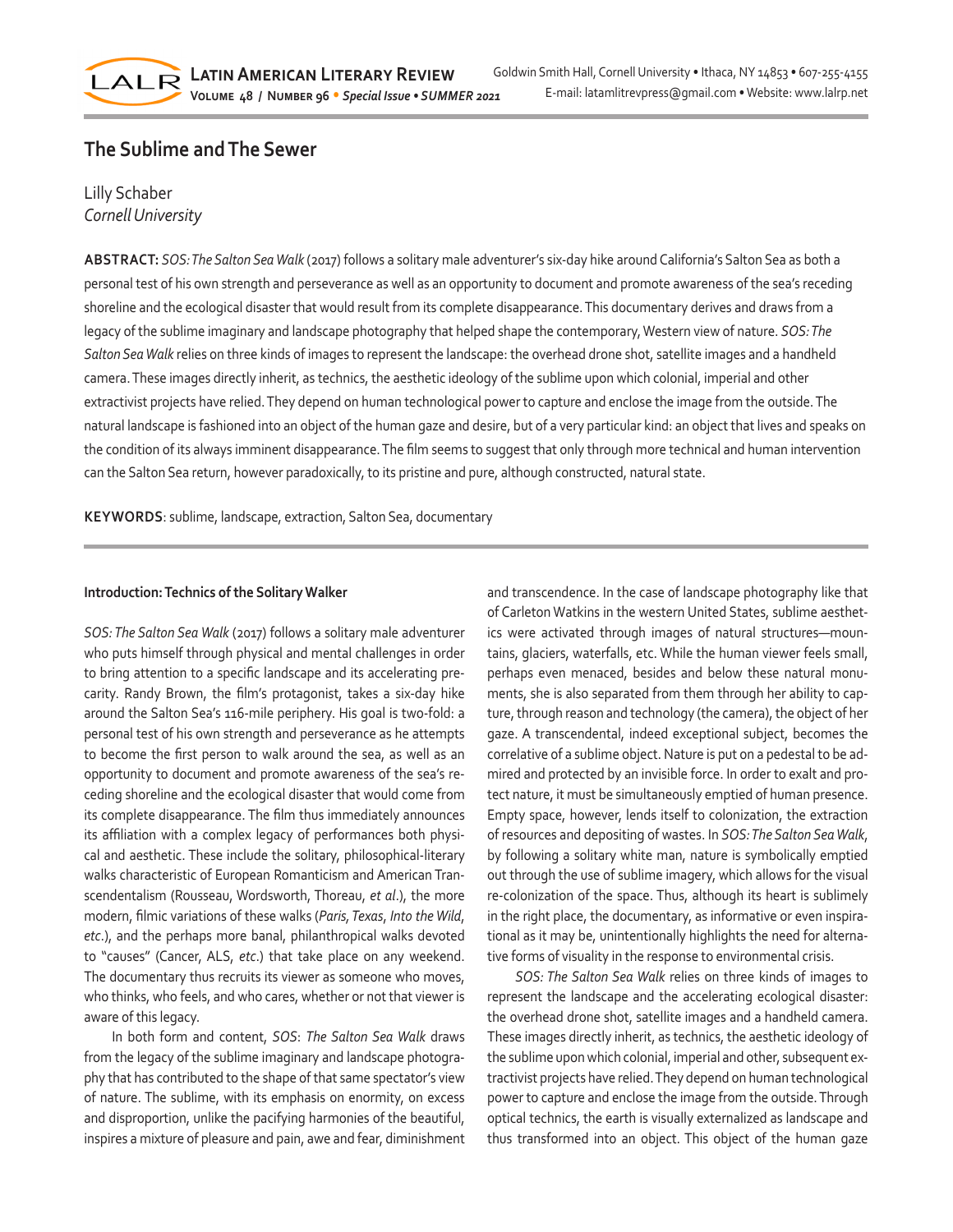and desire is disappearing; and the film seems to suggest that only through more technical and human intervention can this extinction event be avoided, and the sea returned to its pristine and pure natural state. Nevertheless, the restoration process remains highly ambiguous. The sea is in many ways a testament to three ages of the extractivist project and the processes of its visual or aesthetic occlusion. Initially created from the byproducts of fertilizer-nutrient extraction and industrial-scale agriculture, it was then re-purposed as a leisure and vacation destination. Finally, plans for its remediation include transforming the sea into a lithium mining operation. Thus, the sea is the (in)visible sign of the early industrial colonization and transformation of a landscape, upon which rests an age of consumerist re-colonization, and potentially succeeded by a third age of renewed extraction supporting globalist fantasies of technocapitalist sustainability. The shimmering surface of the sea reflects and deflects this stratified history. The film's images, then, can be considered the technical, visual correlatives of the site's geo-engineering.

#### **I. Imperial City, Imperial Valley**

Both the sublime and extraction require the emptying out of the landscape and the erasure or invisibility of its inhabitants, both physically and symbolically. The act of emptying requires a multidirectional flow of both materials and images. In "The Urban Intensions of Geontopower," Elizabeth Povinelli discusses these dynamics of flow in the context of the European colonial project in the Congo. Water, she argues, is one of the "unseen infrastructures" of the colonial world:

These water infrastructures were built from industrial trade that had a mediated relationship to colonial worlds [...] Under the auspices of scientific inquiry and civilizational uplift, Leopold II would extract the countless fortunes that built Brussels into a wonder of the world and later the capital of Europe, on the backs of ravaged Congolese people and lands. (n.p.)

The violence required for the design, materials and construction of the colonial metropolis, is hidden in faraway places and excused in the name of progress; simultaneously, the toxic residue of the process, human waste, is also hidden, encased and moved underground in the form of a sewer. In addition to the physical removal, there is an aesthetics at play that enables and also dissimulates the project of building the colonial or imperial city. The visual dynamics include emptying the colony in order to extract resources and submerging infrastructure in order to waste or secrete, thus maintaining a clean and proper distance from the colonial violence and an aesthetic and psychological distance from the human body as organism. Without the acknowledged presence of the human bodies ravaged by the process, seemingly unoccupied land is then colonized and used for the extraction of resources and depositing of wastes. Meanwhile, the imperial subject is placed at a distance from the extraction of wealth and from its own toxicity, waste.

The physical engineering of the imperial city with its invisible sewers corresponds to the aesthetic engineering of empty landscapes by artists and explorers through photography and language. Inhabitants are disappeared from the image's frame and thus the spectator understands the ideal image of nature to be empty. In *Slow Violence and the Environmentalism of the Poor,* Rob Nixon argues:

Through the invention of emptiness—emptiness being the wrong kind of presence—'underdeveloped' people on 'underdeveloped' land can be rendered spectral uninhabitants whose territory may be cleared to stage the national theatrics of megadams and nuclear explosions, those certifiable acts that mark the 'developing' nation's ascent into modernity's pantheon. Emptiness is an industry that needs constant rhetorical replenishment: the promotion of megadams depends on such emptying out, on actively administered invisibility. Within the dynamics of invisibility and hypervisibility, the myths of emptiness generate unimagined—or at the very least, underimagined—communities. (165)

Empty land, then, requires labor and lends itself to the extraction of materials, which flow from symbolically emptied spaces to service city or colonial centers. What returns, hidden from view is the waste.

In the United States, landscape photography was one of the motors of this kind of work. The use of the sublime in landscape photography helped to separate faraway viewers and consumers of images from their extraction and the actual violence inherent in that extraction. Photography performed the work of replenishing the myth of emptiness that Nixon discusses. However, as Povinelli points out, the consequences of extraction are no longer hidden: "this idea that toxicity could be kept at a distance was always a fantasy. This fantasy has now been punctured. The toxic waterways they sealed far away from their view or right below their own feet are now overflowing" ("Urban Intensions"). The waste has overflowed the sewer. In our contemporary epoch, the so-called age of the human<sup>2</sup>, the landscape image that portrays nature as pristine and empty of human presence and impact seems to have exhausted its symbolic power. Instead, what is captured are images of ruin and waste.

The Salton Sea is a kind of North American variation on the imperial city as described by Povinelli. Here too, flows and distributions of water and waste are inextricably linked to forms and technics of visibility and invisibility. A landlocked sea in California's Imperial Valley, the Salton Sea was created through the flooding of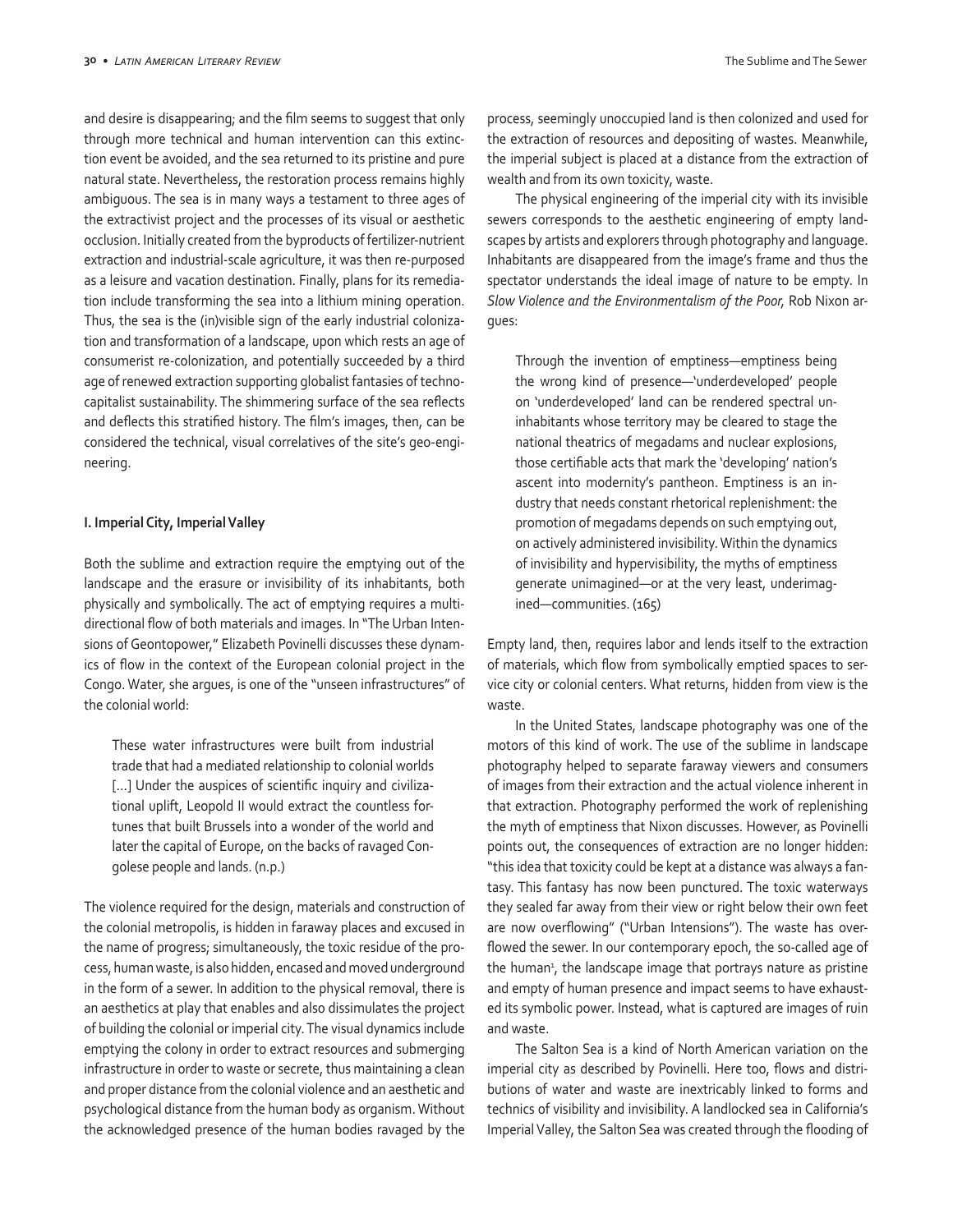the Colorado River and is sustained by water from agricultural runoff. As a result, the sea is extremely nutrient rich, which causes massive algae blooms that suck the oxygen out of the water, leading to biota destruction including large amounts of fish death. In addition, the Salton Sea is drying up and as the shoreline recedes, more area of dry playa is exposed. The chemicals from the agricultural run-off, which are neutralized when wet, stick to the sand and dirt of the dry playa and are picked up by the wind. These particles can travel as far south as Mexico and east to Arizona, and when inhaled cause respiratory diseases. The blowback, then, overflows national borders.

#### **II. Sublime Extraction**

The Salton Sea is a site of both extraction and waste, and it is represented in the documentary through the aesthetic and performative practice of the sublime. In their reading of the Kantian sublime, Eva Horn and Hannes Bergthaller explain that "the sublime is an experience of being overwhelmed by the object of contemplation" and that these objects are generally natural phenomena. What is essential to the experience of the sublime, they continue, "is the reflexive distancing performed by the viewer […] The sublime overpowers the senses, but it is mastered and contained by reason" (100). I would add too, that it is also captured by the technology of images, in photography and film. An aesthetics of the Anthropocene, Horn and Bergthaller continue, should move away from the Kantian sublime and the notion of nature as other (101). What we see in *SOS* is at once a mourning of a loss of nature and a nostalgia to return it to its pristine state—which perhaps coincides with the experience of being overwhelmed—and a technology of capture—the human capacity and superiority over nature. In the technological, we can both return nature to its pure state and separate ourselves from it as object. The film's project then, is one of double restoration through the sublime: to restore a *constructed* nature—to engineer nature as natural—and to restore a model of the human over and against, as well as a kind of reflection of, that constructed nature. In the "Imperial" Valley, man is also restored as sovereign, maybe even the subliminal force. The film's rhetoric of restoration reflects the colonial rhetoric discussed by Povinelli. It is out of destruction, violence, and extraction that colonial cities and colonial power are restored:

Great cities rose from the smolder; and within these cities new topologies of glistening paving stones and stinking alleyways. As human and nonhuman worlds were ripped from one place to produce wealth in another, the great harvester would return, digging deeper into previously ravaged spaces, this time with imperial and corporate armies. ("Urban Intensions")

The glistening surface of the sea once corresponded to the "glistening paving stones" of the imperial city, although in the different context of American consumerism. But the same dynamics undermining the integrity of the urban fabric have undermined the vacation paradise. The distance from the bath to the toilet becomes indistinct.

The photographic sublime that constituted the image of the American West has its roots in the great gold mining projects of the 1850s. Again, like the colonial projects analyzed by Povinelli, there was a crucial aesthetic component that invariably worked alongside the brutal extractivist component. In the early 1850's, Carleton Watkins, whose photography helped influence the preservation of Yosemite National Park, went to California as part of the Gold Rush. Prior to his famous images of Yosemite, he captured images of hydraulic mines that were used to help defend mining interests and raise capital investments (Scott 189). In "Photographing Mining Pollution in Gold Rush: California," Conohar Scott argues that "Watkins' aesthetic approach to photographing the hydraulic mine was calculated to elicit a sense of power and awe in the minds of a contemporary audience, who might not previously have encountered a photographic representation of industrial transformation on such a vast scale" (191). Watkins also composed his images of the mine so that the industrial infrastructure harmonized with the landscape, naturalizing the relationship between extraction and its environment (193). Watkins' photographs were awe-inspiring because they portrayed industrial progress and human exceptionalism. However, today images of mines produce a very different kind of reaction. As the Gold Rush is replaced by the "white gold rush" of lithium, these kinds of images disgust the viewer rather than defend mining interests. The corporate armies arriving in the Imperial Valley and the Salton Sea today are looking for lithium. Lithium extraction, whether through mining or geoengineering, is supposed to lead humans into a "greener" future, technologically restoring the world and visually restoring the landscape.

As *SOS* points out, the Salton Sea contains significant amounts of lithium stored in the salt brines. Lithium has recently been termed "white gold" because of its importance in battery and electric car manufacturing. Extraction of lithium from the sea provides an alternative to traditional lithium mining, the kind performed by the company Lithium Americas, which at the moment is preparing to start blasting and digging a new mine on top of a dormant volcano in Nevada. This form of traditional mining, even when its goal is to produce materials for renewable energy, conforms to the usual extractivist paradigm. Lithium Americas' proposed project would consume 3,224 gallons of water per minute and create 354 million cubic yards of waste, including radioactive uranium. Projects in lithium extraction are ramping up because of the demands for "clean" energy. The United States has some of the world's largest lithium reserves but imports most of its supply from Latin America and Australia, which is then processed in China. However, as the electric vehicle industry grows, so does the demand for lithium. There is an international race for lithium extraction and processing and the United States, unsurprisingly, wants to be at the forefront.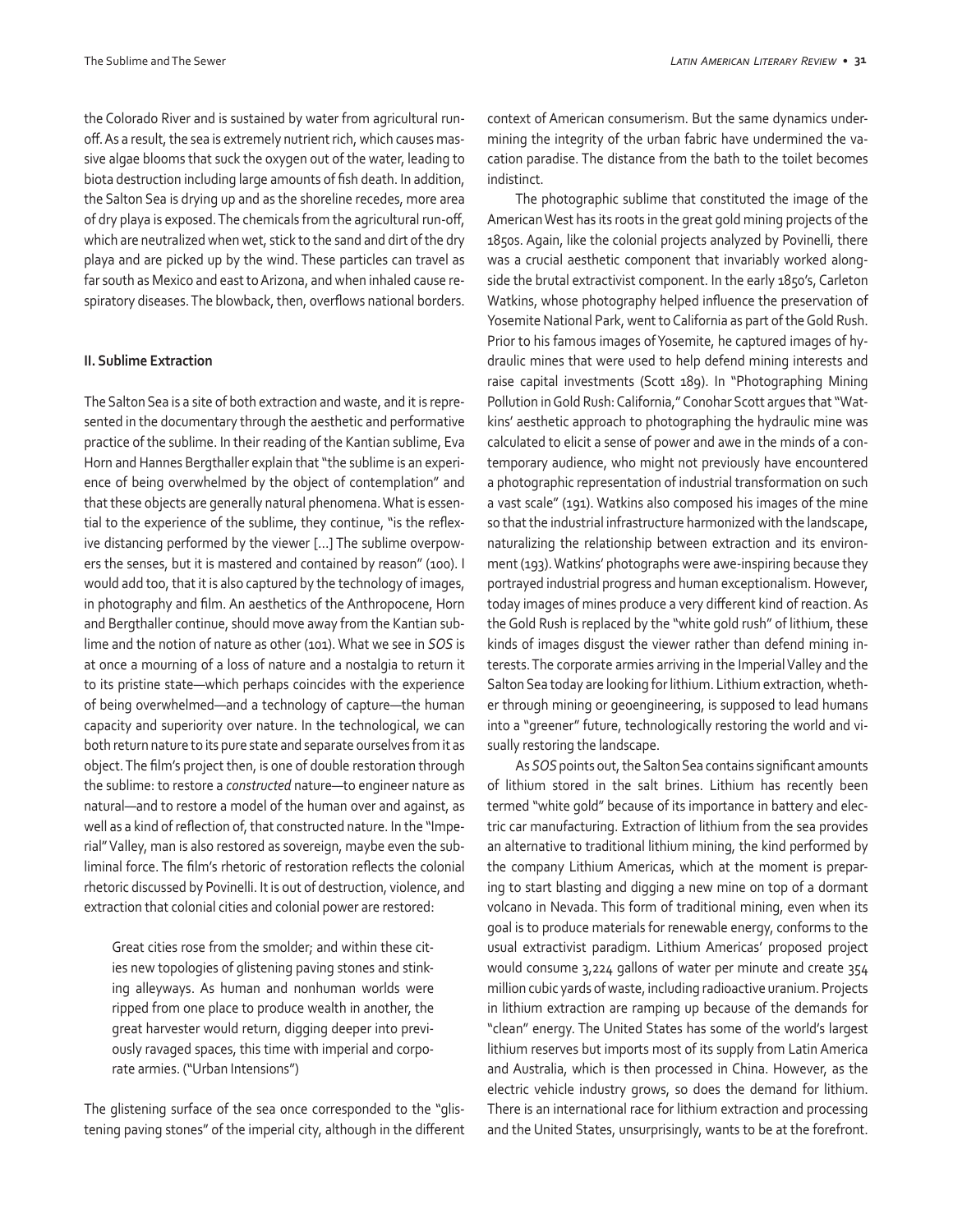Currently, the United States only has one large-scale mine, so the country must find new places for its extraction, like Lithium Americas' project (Penn and Lipton, "The Lithium Gold Rush"). However, images of lithium extraction endanger the sublime. Outsourcing this dirty industry allows for, as Povinelli argued, the relegating of "the monstrosities of colonial capitalism to places far away" and the continued obstruction of waste ("Urban Intensions"). The lithiumgreen economy avails itself of the same aesthetic procedures as the mining of the 1850s: dissimulating both extraction and waste. Local consumers of "green" energy can then congratulate themselves for combatting climate change by simply buying more electric cars while actively ignoring the brutality of extraction.

#### **III.** *SOS* **and Photography**

Landscape photography and its use of the sublime has evolved alongside technology and has continued to shape our view of nature. Early landscape photography was funded by surveying projects and national expansion goals, like Watkins' photographs of the hydraulic mines and even those of Yosemite. As the nation expanded westward, images of the land returned to the east that represented the land in specific ways. These photographs depicted nature from below and placed the viewer besides and below the awe-inspiring natural structures. In later years, war making moved the camera and the viewer upwards to view the landscape from the air. Jeremy Adelman explains that "Instead of looking up at the peaks, or off into the distance, the viewer increasingly found herself looking down at a more enclosed space" (60). From above, the viewer feels herself as existing outside the image, with the potential to escape whatever wreckage has been left behind. At the same time, looking down on nature gives the viewer a sense of power over the space and over the image.

*SOS* utilizes three types of images to represent the landscape: the drone shot, satellite images, and the handheld camera. The most prevalent way we see the landscape is through the first type: sweeping overhead drone shots. Many of these shots move slowly across the landscape and show the blue sea in contrast with the desert and the mountains. The film starts with these images combined with dramatic music and a voiceover that says: "water is the driving force of all nature." It is unclear if this "nature" includes humans. These images either move laterally from sea to desert and back or split the screen in half with sea on one side and desert on the other. The camera moves slowly overhead and Brown's figure walking below is almost imperceptible. The camera flies above and slightly behind him as we watch him walk into the distance between these two contrasting landscapes. These images portray the human as small and insignificant in comparison to nature but at the same time are captured by human-made technology. These images elicit both a sense of awe in the presence of nature and power over nature.

Another contrast shown from above is again the beautiful pris-

tine and glass-like image of the sea with the sun reflecting off it and the dilapidated structures that litter the beach. Similar contrasts are shown between large patches of green from the surrounding agriculture and the desert, the dead fish and dried up playa and the immense amount of bird life. These overhead shots provide striking contrasts between life and the lack thereof. The images of waste and emptiness can be understood as what Iyko Day calls ruin porn. Day describes it as a "twenty-first-century reprisal of the nineteenth-century pictorial landscape, [in which] ruin porn commingles the themes of manifest destiny and imperialist nostalgia" (129). These themes are also reflected in Brown's own nostalgia to return to the sea of his childhood, which is again, a constructed natural environment.

The film also takes advantage of various satellite and time lapse images in which we see the drying up of lakes like the Salton Sea and a computerized image of what looks like an explosion, meant to represent the potential dust storm that would occur if the sea disappeared. These images move the viewer even farther away from the ecological site and historical moment as they show what these places used to look like and what they will look like if nothing is done. This follows Day's argument that "ruin porn aestheticizes the loss of historical reference as a form of 'colonial unknowing'" (129). Day uses this term from Vimalassery et al.'s introduction to *On Colonial Unknowing* in which they outline different articulations from postcolonial and feminist scholars on ways in which epistemologies of unknowing "endeavors to render unintelligible the entanglements of racialization and colonization, occluding the mutable historicity of colonial structures and attributing finality to events of conquest and dispossession" (1). They argue that this is not just a forgotten past made invisible through the passive act of forgetting but is an "act of ignoring" that is "aggressively made and reproduced" (1). The aesthetics of the sublime and the infrastructure of the sewers perform this act of ignoring through invisibility and the emptying out of space. With satellite images, the viewer is completely removed from the physical space, placed so high above and far away that these entanglements and historical structures are ignored. As T.J Demos argues, these images offer "'whole earth' perspectives of the planet as not only devoid of social conflict but also safely in the grips of an emergent scientific mastery" ("To Save a World").

Google Earth images are also used to follow Brown's journey from outside, again separating the viewer from the specific site of the walk, while a handheld camera shakily follows Brown closely, spending a lot of time capturing his moving feet. We are at once removed and brought outside the Earth to witness the walk and then brought back down into the close and personal space of the protagonist. As the camera plays with scale, we understand the forthcoming ecological disaster to be multi-scalar as well, affecting humans and nonhumans across the hemisphere, but still controlled by the individual and his technology. This is a feature of the film that deserves praise although I would argue it is still inadequate. A more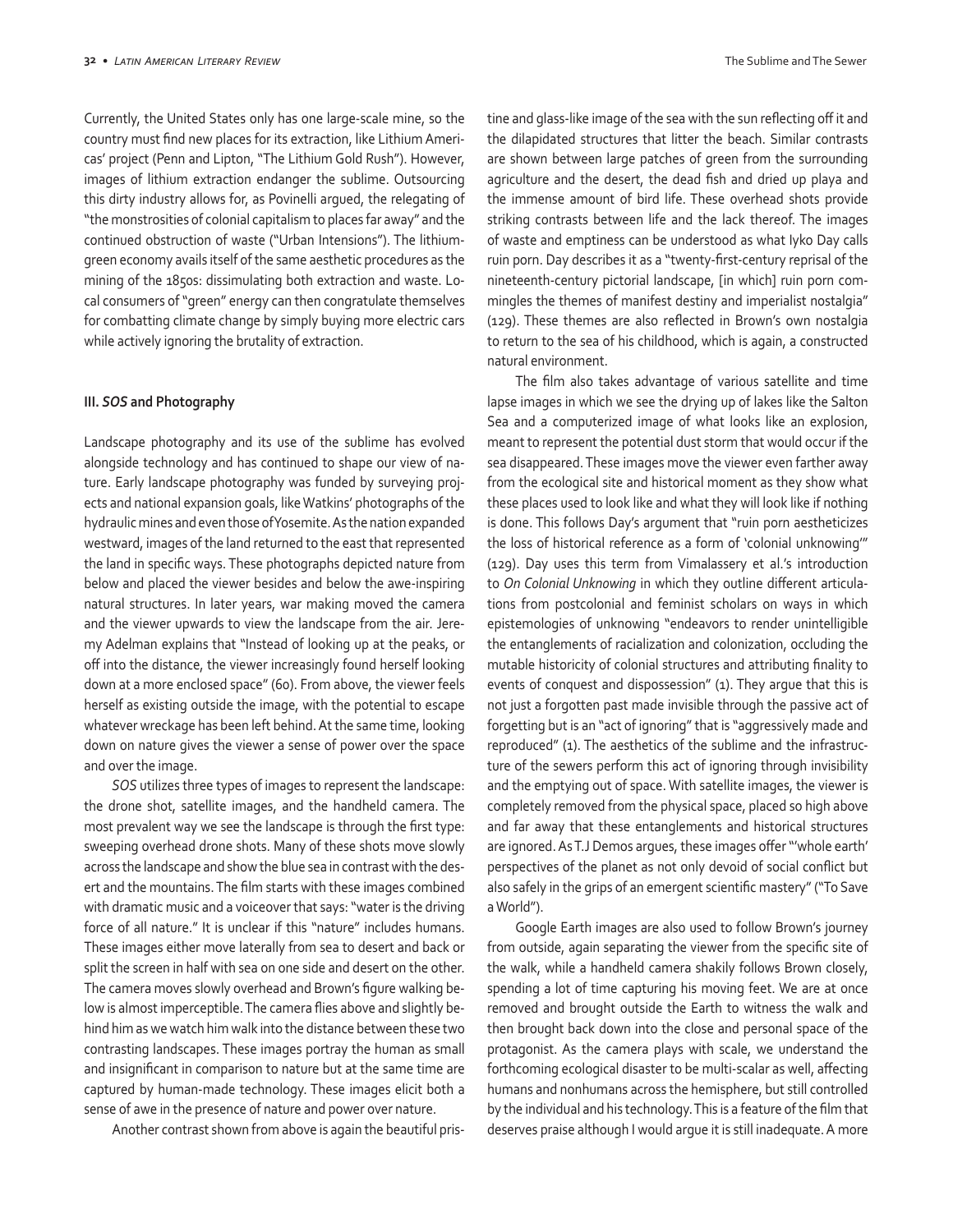adequate multi-scalar response might be through a more collective performance.

While aerial images of ecological ruin can illustrate the consequences of extractionist projects and perhaps mobilize a defense, Demos argues that they "tend to grant viewers a sense of control over the represented object of their gaze, even if that control is far from reality" (*Against the Anthropocene* 28). In his critique of geoengineering and what he terms the "good" Anthropocene—the idea that there are technological fixes to climate change—he argues that these kinds of aerial images as well as images of Earth from space, promote human exceptionalism:

Anthropocene visuality tends to reinforce the technoutopian position that 'we' have indeed mastered nature, just as we have mastered its imaging—and in fact the two, the dual colonization of nature and representation, appear inextricably intertwined […] the Anthropocene places technocrats and scientists in the role of bringing about a great awakening regarding climate change and then conveniently puts those same figures in the position of being the only ones that can fix the problem—via geoengineering. (28)

Along with the aerial and satellite images of the sea, the film, through both images and narrative, proposes geoengineering fixes to the Salton Sea's problem. With the technology of the drone, the film captures the geothermal power plants that surround the sea as well as the steam coming out of the natural mud pots. Brown explains that there is a lot of geothermal power in the area that needs to be taken advantage of. The proposed solution to the sea's disappearance is a sea-to-sea canal that would bring a constant flow of water by way of the Pacific Ocean and Mexico. This is presumably quite expensive and would require binational cooperation. To pay for this fix, some suggest taking advantage of the sea's lithium stores. The geoengineering of lithium extraction from the sea is a possible solution. These suggestions do not so much save the sea as put into place a new geoengineering project that would restore the aesthetics, but like the sewers of colonial Europe described by Povinelli, just move the waste through the construction of new flows and extractions.

#### **Conclusion: Alternative forms of visibility**

Sublime imagery has the dual effect of producing awe and wonder and placing the viewer in a position of power over the very object of awe that might otherwise threaten to negate it. Historically, the sublime has been used in landscape photography in efforts to symbolically empty out a space; human presence is generally rendered invisible in these types of images. Nixon describes the wilderness sublime as "a discourse that enfolded elements of eulogy and elegy. The wilderness sublime became inseparable from a contest over the rhetoric of the monumental: a clash between transcendent engineering and transcendent geology invested with awe and grandeur" (155). Landscape photography, such as that of Watkins, worked to both hide the "transcendent engineering" of the natural structures by extractive mining in order to portray a nature in need of protection by means of "awe and grandeur." Both cases, symbolically and physically, depended on extraction and a multidirectional flow of image and material. Properly and honestly tracing these flows, which would also include the minerals constitutive of the photographic process itself (silver, for example, for Watkins, lithium for Brown), requires alternative or counter forms of visibility.

One of these alternatives forms of visibility come from another physical and aesthetic performance of a walk: the Fort McDermitt tribe's 273-mile prayer run to protest the construction of the Lithium Americas' mining project. The run was organized to raise awareness of the potential water contamination and accumulation of waste from a mine "which sits in an area historically controlled by the tribe before it was taken by the United States in 1863" (Penn and Lipton). It is interesting to compare this prayer run with Brown's solitary walk around the Salton Sea as both actions are meant to raise awareness of environmental degradation. Brown's walk is individual, and he is driven by his memories of vacations at the sea, a place of his childhood that he does not want to lose. As he walks, he remembers what the shoreline used to looks like, the people that crowded some of the beaches and surrounding businesses, and the time spent with his family. At the end of the walk, however, Brown will leave. Perhaps he will continue to try and bring attention to the sea, but its future will not substantially affect his livelihood. This is quite different from the Fort McDermitt residents. Their run is one of collective action. One person does not run the entire 273-miles but it is completed as a community. This is also the land on which they live and of which they have already been dispossessed. This is not to say that Brown's walk is insincere; indeed, it is its profound sincerity that sutures it to the sublime imaginary. But it is a different kind of performance. Towards the end of the film and the end of Brown's walk, he starts to talk about the "finish line" and the end point of his challenge. He poses the question of "then what?" as if his personal race ends here. In many ways, this walk is portrayed as Brown's individual challenge that has a finish line or end point. Visually, this finish line is represented from above with a drone shot. Brown crosses the finish line as if winning a race and is congratulated by his family and supporters and in this image, we don't even see the sea, but the yacht club, a general site of wealth and exclusion. For the members of the Fort McDermitt tribe, like many other Native American land defenders, this is not a race to a specific finish line but a way of sustaining and fighting for their lives. Thus, aesthetics is displaced by ethics, sublimity by the demand for justice. The images of the prayer run in the *New York Times* show a group of people with protest signs linked arm and arm. The still photograph captures the Nevada landscape in the background but is focused on